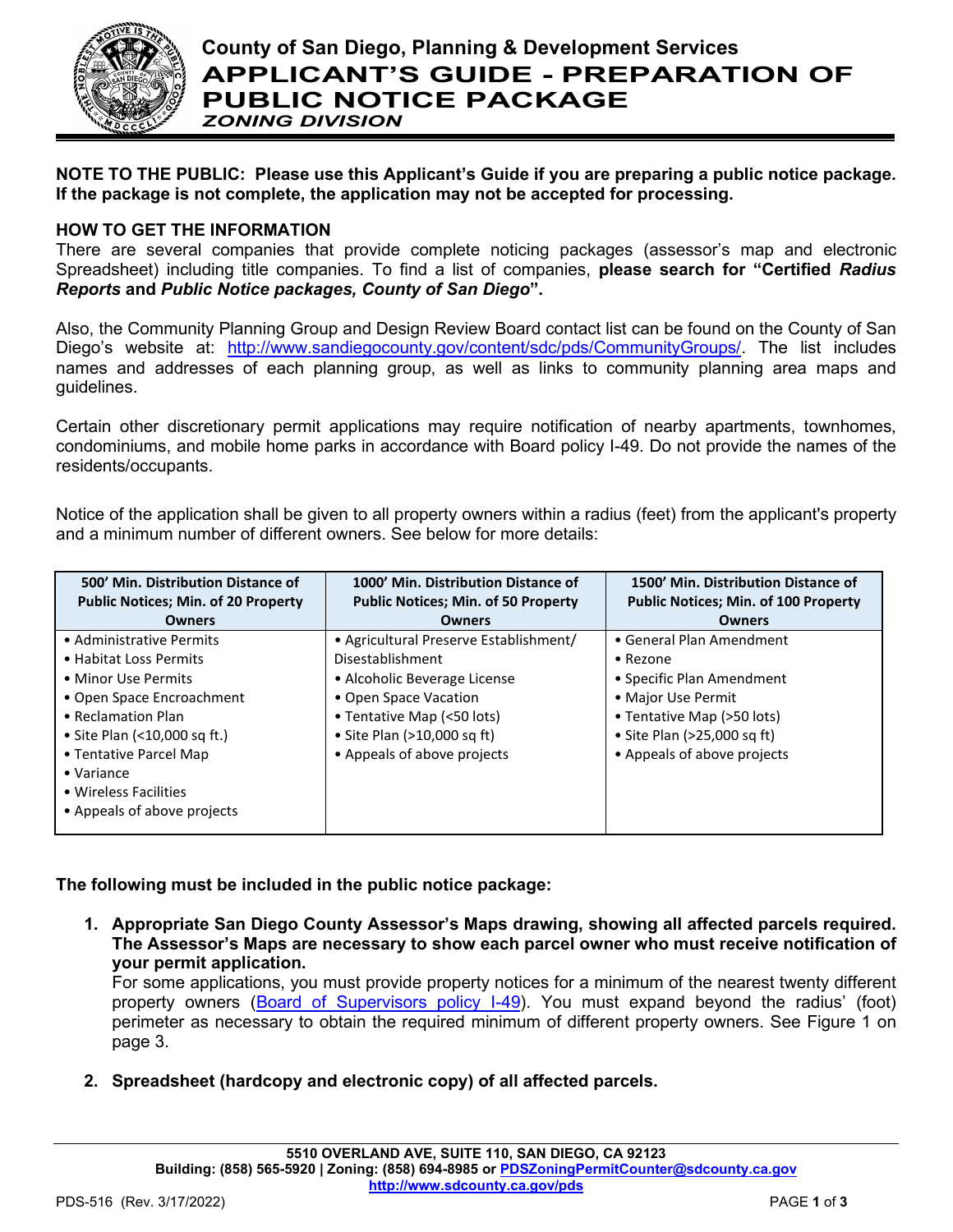

*Continued*

## **3. Labeled Envelopes**

Provide for each property owner on the list one stamped **(only use USPS "Forever" stamps)** and addressed (typed) envelope (4  $\frac{1}{4}$ " x 9  $\frac{1}{2}$ " business size). If the property owner has several parcels on the list, you need submit only one envelope. No enclosed business cards are allowed. PDS will provide the return address.

## **4. Peel and stick address labels.**

Provide one additional set of peel and stick address labels on 8  $\frac{1}{2}$ " x 11" sheets containing the names, addresses and Assessor Parcel Numbers of all property owners. These labels are necessary for a possible appeal. The names on these labels must match the typed list. Set of address labels are not necessary for Specific Plan or Specific Plan Amendment applications.

### **5. Completed Public Notice Certification [\(PDS-514\)](https://www.sandiegocounty.gov/content/dam/sdc/pds/zoning/formfields/PDS-PLN-514.pdf).**

All public notice packages require a completed Public Notice Certification.

### **6. Completed Supplemental Public Notice Certification [\(PDS-299\)](https://www.sandiegocounty.gov/content/dam/sdc/pds/zoning/formfields/PDS-PLN-299.pdf).**

Applications for Major Use Permits & Modifications, Minor Use Permits & Modifications, Specific Plans, Specific Plan Amendments, Tentative Maps, Tentative Parcel Maps, and Zone Reclassifications, require a completed Supplemental Public Notice Certification (**[PDS-299](https://www.sandiegocounty.gov/content/dam/sdc/pds/zoning/formfields/PDS-PLN-299.pdf)**) in addition to Public Notice Certification (**[PDS-514](https://www.sandiegocounty.gov/content/dam/sdc/pds/zoning/formfields/PDS-PLN-514.pdf)**) and Vicinity Map/Notice to Property Owners (**[PDS-524](https://www.sandiegocounty.gov/content/dam/sdc/pds/zoning/formfields/PDS-PLN-524.pdf)**)